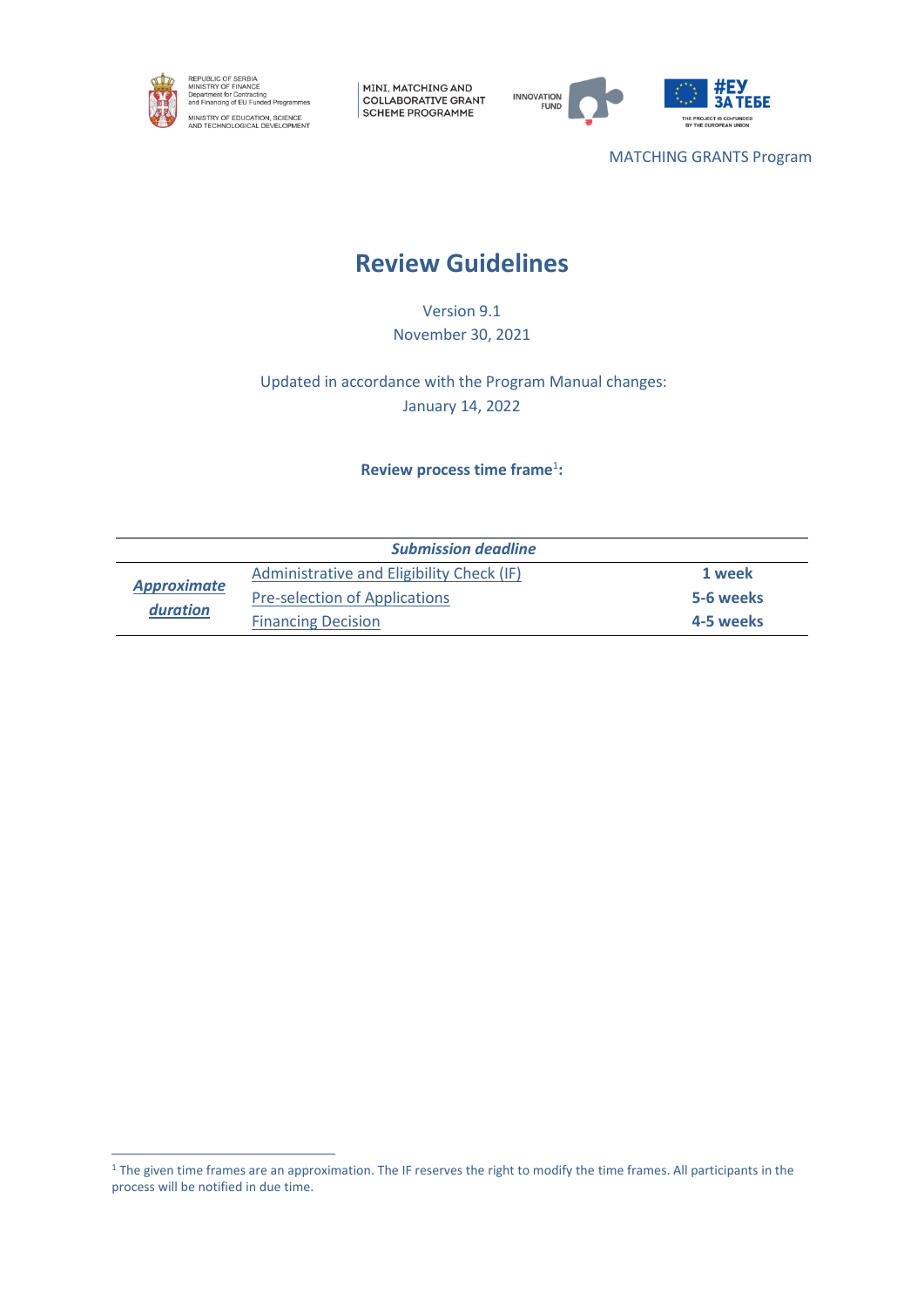

MINI, MATCHING AND **COLLABORATIVE GRANT SCHEME PROGRAMME** 



MATCHING GRANTS Program

## **REVIEW PROCESS**

The Innovation Fund (IF) policy is intended to ensure that Applications submitted to the IF are evaluated in line with the timeline prescribed by this document and respecting the principles of transparency, equal treatment, non-discrimination, proportionality and absence of conflict of interest.

Therefore, the review process is organized in the following way:

- Administrative and eligibility check of all Applications received
- Pre-selection of Applications (including the technical review by Peer-Reviewers and the preselection decision by the independent Investment Committee)
- Environmental review of all preselected Applications
- Financing Decision by the independent Investment Committee

In the following sections, each step of the review process is described in detail.

### **1. ADMINISTRATIVE AND ELIGIBILITY CHECKS FOR ALL RECEIVED APPLICATIONS**

The IF staff conducts a desk review of the eligibility and administrative completeness of all received Applications to ensure their compliance with Program requirements. Administrative and eligibility checks phase last for approximately one week.

Each Application received until the deadline for submission of Applications, will be reviewed for eligibility using the following criteria:

- The Applicant is a legal business unit, incorporated under applicable/current Serbian Company Law, registered at the Serbian Business Registration Agency (SBRA) and located in Serbia;
- The Applicant is a private sector (at least 51% privately owned), micro, small or medium sized company<sup>2</sup>;
- The Applicant has generated a minimum of EUR 200,000 in operating revenue in the previous or current business year and is profitable.

An Applicant that meets any of the following criteria are **NOT eligible** to apply for the MATCHING GRANTS Program:

- The Applicant has received financing from any other IF financing program for the same or similar activities;
- The Applicant had revenue over EUR 50,000,000 in any of the prior two years;
- The Applicant is under control and/or majority owned (greater than 50%) by a parent company that is an operating or holding company that had revenue, or is part of the group that had revenue over EUR 50,000,000 in any of the prior two years;
- The Applicant is considered to be an affiliated entity<sup>3</sup> of a large company<sup>4</sup> (domestic or foreign) or is 10% or more owned by a large company (domestic or foreign);

<sup>&</sup>lt;sup>2</sup> In accordance with the current Law on Accounting of the Republic of Serbia, excluding newly founded companies as stipulated in the same law.

<sup>&</sup>lt;sup>3</sup> As defined by the Serbian Company Law.

<sup>4</sup> In accordance with the current Serbian Law on accounting.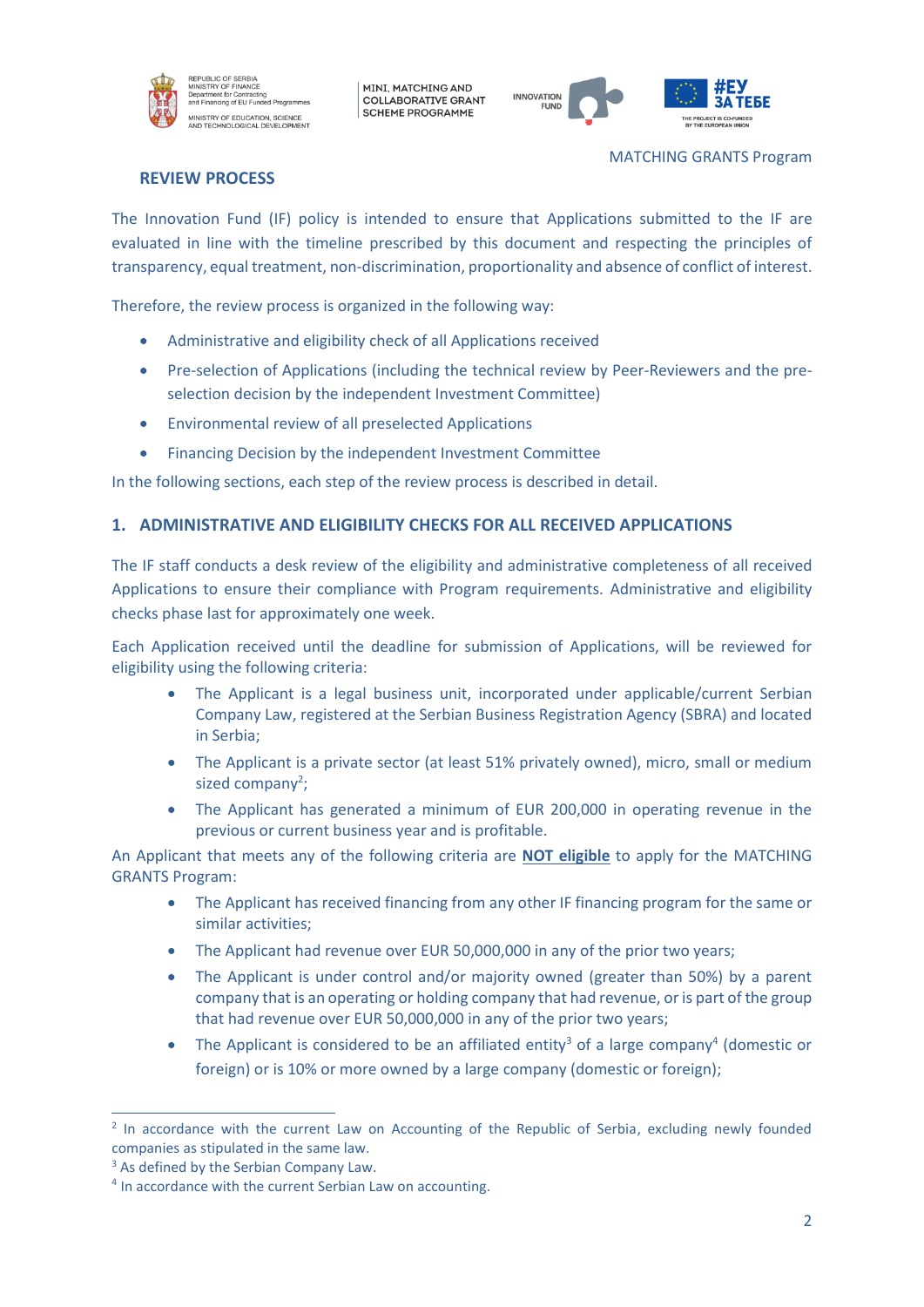

EPUBLIC OF SERBIA<br>NISTRY OF FINANCE minionner on Frienroc<br>Department for Contracting<br>Ind Financing of EU Funded Programr .<br>MINISTRY OF EDUCATION, SCIENCE<br>NND TECHNOLOGICAL DEVELOPMENT

MINI, MATCHING AND **COLLABORATIVE GRANT SCHEME PROGRAMME** 



MATCHING GRANTS Program

- Any of the founders are majority owners and/or are in control of a company that is implementing a project financed under the IF's grant programs\* at the time of Application submission;
- Any of the founders are majority owners and/or are in control in more than one company that is submitting an Application or is a co-applicant under the IF grant programs\*.
	- \* except of innovation vouchers

*Note: Control shall imply the right or possibility of one person/entity, either independently or acting together with other persons/entities, to have controlling influence on the operations of another.*

The Applicant cannot receive more than EUR 800,000 of grant financing from the IF under all of the IF programs (including Mini Grants Program, Matching Grants Program, Collaborative Grant Scheme Program, TT Program, Katapult Program and others) over the lifetime of the company applying for financing. This maximum amount includes the IF financing awarded to any past, present or future affiliated entity<sup>5</sup> (including its subsidiaries, spinoffs or affiliated companies which have changed their trade name).

Modified and improved Applications which were previously rejected are allowed. **However, an Applicant can resubmit substantially the same Application only once (regarding all IF's financing programs: Mini Grants Program, Matching Grants Program and Collaborative Grant Scheme Program).** An Application which is substantially the same as any two Applications (i.e., based on the substantially same or similar innovative technology, product or service and business plan) previously submitted to the IF by the Applicant will NOT be considered for further evaluation.

Any Applicant that is submitting a modified and/or improved Application which has already been submitted in the past calls for proposals needs to fill out the appropriate section for returning projects in the business plan and project presentation documents and to clearly illustrate the progress that was made since the time of the previous application.

# **Application templates are an integral part of the MATCHING GRANTS Program Manual, and Applicants are required to comply with the instructions given in these templates. Failure to comply will result in disqualification from the evaluation process.**

Application submitted by an Applicant who is already implementing a project within the IF's Mini Grants, Matching Grants,Collaborative Grant Scheme Program or Katapult Program at the time of the submission **will not be taken into consideration.**

The administrative check entails verification by the IF that the Applicant has provided the correct Application document templates as listed in the Program Grant Manual and that they are adequately populated in accordance with instructions given in those document templates.

During this stage, the IF will provide every Applicant whose Application was initially determined to be administratively deficient with a 72-hour window to rectify the identified deficiencies. Ineligible Applicants and Applicants whose Applications did not pass the administrative aspect of the check will be notified of their ineligibility by email, after the IF completes the administrative and eligibility check of all submitted Applications.

If an Applicant wishes to file a fact-based objection to the outcome of the administrative and eligibility check (citing evident omissions, oversights or mistakes made by the IF staff), they may submit a formal letter of objection to the IF, written in English and not exceeding 500 words within 8 calendar days from the day of receiving the original eligibility review decision notification. The IF will provide an

<sup>5</sup> Affiliation is determined on the conditions stipulated in the applicable Serbian Company Law.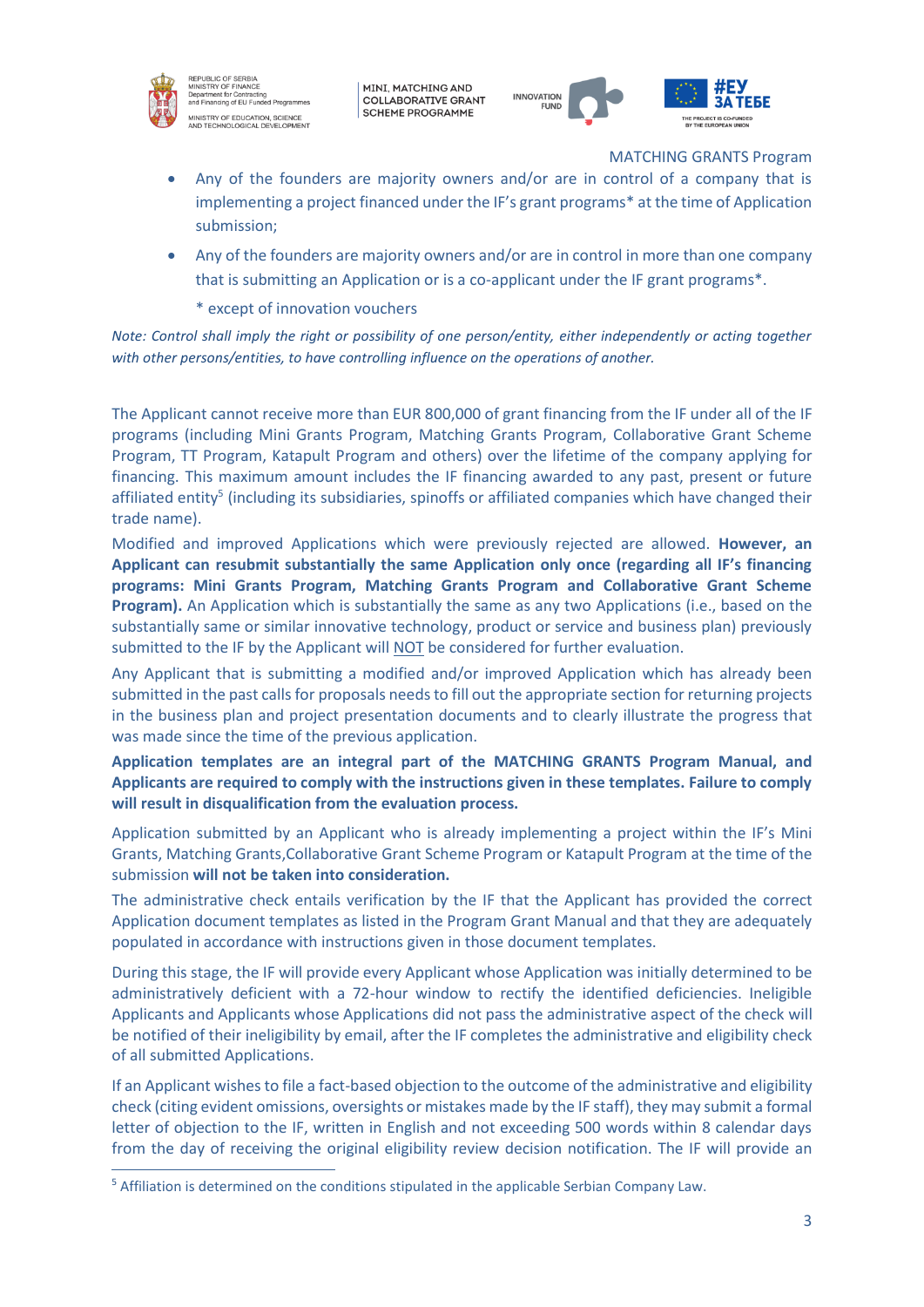

REPUBLIC OF SERBIA<br>MINISTRY OF FINANCE<br>Department for Contracting<br>Ind Financing of EU Funded Programmes .<br>IINISTRY OF EDUCATION, SCIENCE<br>ND TECHNOLOGICAL DEVELOPMENT

MINI, MATCHING AND **COLLABORATIVE GRANT SCHEME PROGRAMME** 



MATCHING GRANTS Program

official response to the formal letter on the objection within 14 calendar days from receiving the objection.

The output of the administrative and eligibility check is the final list of eligible Applications for the given public call.

# **2. PRE-SELECTION OF APPLICATIONS**

# **EVALUATION CRITERIA**

Applications will be evaluated based on the following criteria:

- Management and key personnel credentials and ability of the company to deliver;
- Innovative technology, product or service; clear IP position and potential;
- Clear market need, competitive (preferably global) position and commercialization potential;
- Potential for generating revenue within two to three (2-3) years after the project start;
- Viable implementation methodology and capabilities;
- Use of funds and adequacy of the project budget;
- Technology and implementation risk management.

The following evaluation grid will be used by the peer reviewers and the Investment Committee (the questions in the second column should serve as a general guidance to the peer reviewers and the Investment Committee when assessing each of the criteria):

| <b>Management and</b><br>key personnel<br>credentials and<br>ability of the<br>company to deliver          | • Does the management team and key personnel have adequate<br>skills, education, knowledge, track record and experience to<br>execute the proposed project?                                                                                                                                                                                                                                                                                                                                                                                                                                               | Maximum<br>score: 4 |
|------------------------------------------------------------------------------------------------------------|-----------------------------------------------------------------------------------------------------------------------------------------------------------------------------------------------------------------------------------------------------------------------------------------------------------------------------------------------------------------------------------------------------------------------------------------------------------------------------------------------------------------------------------------------------------------------------------------------------------|---------------------|
| <b>Innovative</b><br>technology, product<br>or service; clear IP<br>position and<br>potential              | • Will the project result in improvement of existing technologies,<br>products or services?<br>• To what extent does the project suggest and explore unique<br>concepts or applications?<br>. Does the project lead to enabling technologies for further<br>discoveries?<br>. Does the proposed technology, product or service have<br>potential for creation of new IP?<br>• Does the Applicant have full ownership/rights to develop and<br>use the technology/product or service being developed?<br>• Does the Applicant's technology, product or service infringe or<br>violate IP rights of others? | Maximum<br>score: 4 |
| Clear market need,<br>competitive<br>(preferably global)<br>position and<br>commercialization<br>potential | . Does the proposed approach have potential to lead to a<br>marketable technology, product or process?<br>• What is the specific market for the technology, product or<br>process? Is it a growing market? Are customers/users definable?<br>• Evaluate the competitive advantage of this technology vs.<br>alternate technologies that can meet the same market needs.<br>• Is the technology, product or service competitive and what are<br>the competitive threats?                                                                                                                                   | Maximum<br>score: 4 |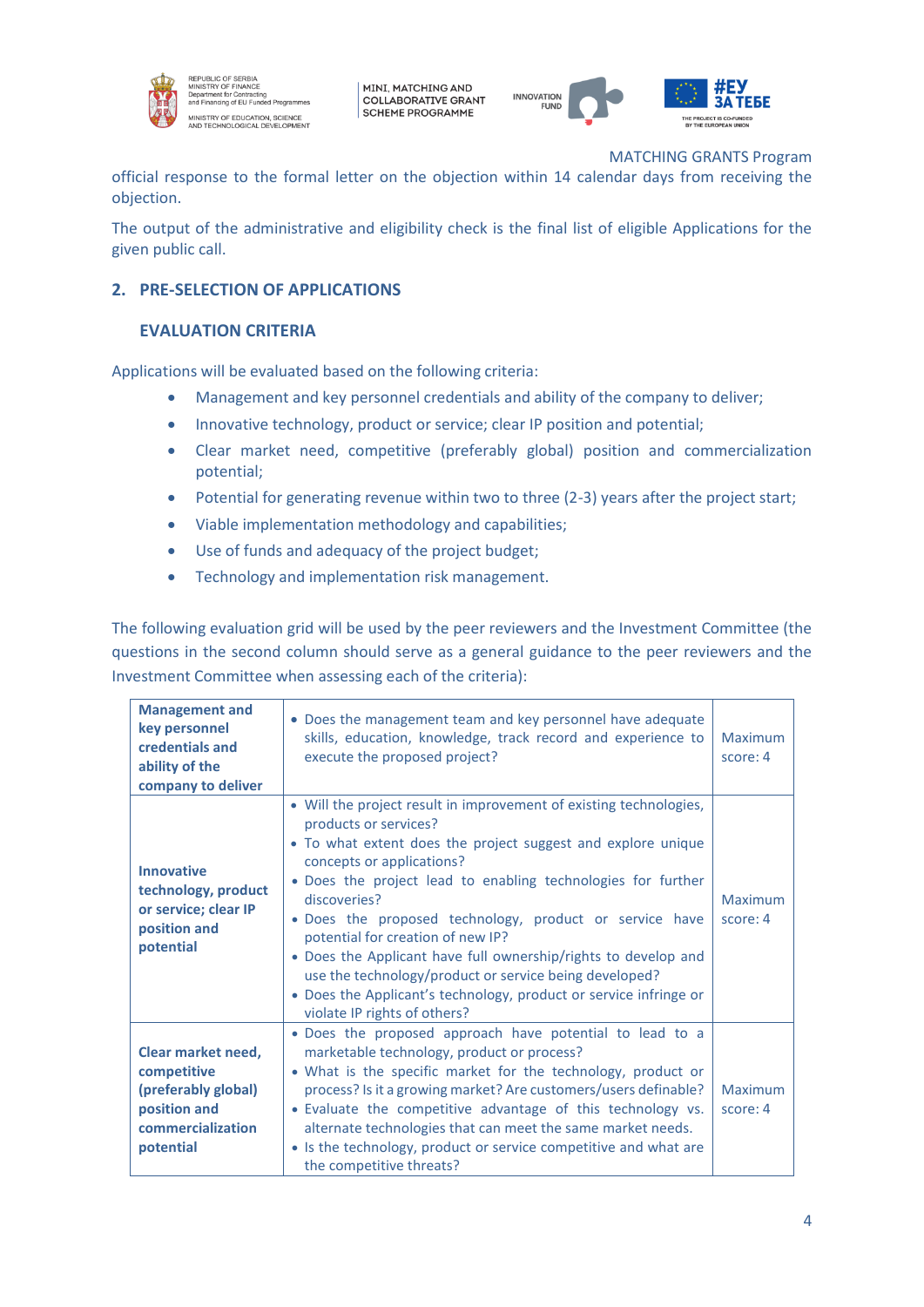

REPUBLIC OF SERBIA<br>MINISTRY OF FINANCE<br>Department for Contracting<br>and Financing of EU Funded Programmes MINISTRY OF EDUCATION, SCIENCE<br>AND TECHNOLOGICAL DEVELOPMENT

MINI, MATCHING AND<br>COLLABORATIVE GRANT<br>SCHEME PROGRAMME



ŤЕБЕ

MATCHING GRANTS Program

|                                                                                                             | given to globally<br>• Preference should be<br>competitive<br>technologies, products and services.                                                                                                                                                                                                                                                                                                                           |                     |
|-------------------------------------------------------------------------------------------------------------|------------------------------------------------------------------------------------------------------------------------------------------------------------------------------------------------------------------------------------------------------------------------------------------------------------------------------------------------------------------------------------------------------------------------------|---------------------|
| <b>Potential for</b><br>generating revenue<br>within two to three<br>(2-3) years after the<br>project start | . Does the proposed technology, product or service have<br>potential to generate revenue within 2-3 years after the project<br>start?<br>• Is the estimate of the target market realistic and who are<br>expected to be the main competitors?                                                                                                                                                                                | Maximum<br>score: 4 |
| <b>Viable</b><br>implementation<br>methodology and<br>capabilities                                          | • Is the proposed plan a sound approach leading towards<br>commercialization?<br>• Are the overall methodology and activities well-reasoned and<br>appropriate to accomplish the proposed development of the<br>technology, product or service?<br>• Is there sufficient access to resources (materials and supplies,<br>analytical services, equipment, facilities, etc.) to bring the<br>project to successful conclusion? | Maximum<br>score: 4 |
| Use of funds and<br>adequacy of the<br>project budget                                                       | • Are the items listed in the budget in line with the proposed<br>activities (e.g. man hours, materials)?<br>• Are the proposed costs realistic?<br>• Would the budget benefit from any alterations or corrections<br>(e.g. more funds allocated to IP protection, reducing<br>consultancy costs)?<br>• Does the Applicant demonstrate sufficient commitment with<br>the level of own cofinancing?                           | Maximum<br>score: 4 |
| <b>Technology and</b><br>implementation risk<br>management                                                  | • Are potential implementation problems, risks, and proposed<br>solutions clearly identified and presented?<br>• Will the proposed approach establish the feasibility and will the<br>particularly higher risk aspects likely to be managed<br>appropriately?                                                                                                                                                                | Maximum<br>score: 4 |
| <b>MAXIMUM TOTAL SCORE</b>                                                                                  |                                                                                                                                                                                                                                                                                                                                                                                                                              | 28                  |

The total score for an Application is the sum of the scores given to each criterion, producing a maximum of 28 points.

| <b>SCORE</b> | <b>MEANING</b> |
|--------------|----------------|
| 1            | poor           |
| 2            | acceptable     |
| 3            | good           |
|              | excellent      |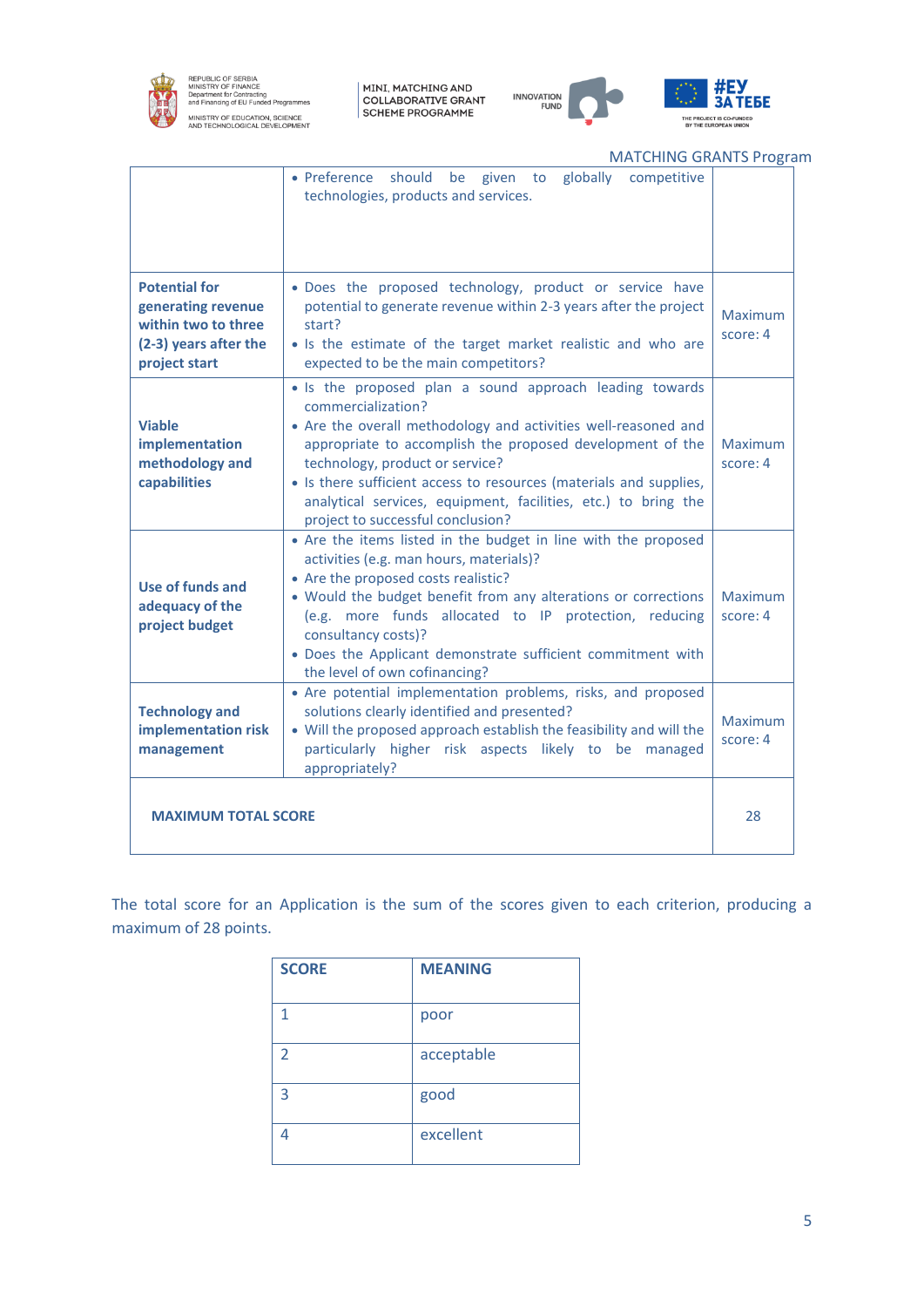

EPUBLIC OF SERBIA<br>INISTRY OF FINANCE n Orininu<br>Int for Cor **Superintent for Sontracting**<br>and Financing of EU Funded Program MINISTRY OF EDUCATION, SCIENCE<br>NND TECHNOLOGICAL DEVELOPMENT

MINI, MATCHING AND **COLLABORATIVE GRANT SCHEME PROGRAMME** 



MATCHING GRANTS Program

Comments for each criterion must correspond in a coherent and consistent manner with the scores awarded for that same criterion.

## **FIRST PHASE OF THE PRESELECTION OF APPLICATIONS: TECHNICAL PEER REVIEW**

The first phase of review within the pre-selection of applications includes a technical peer review carried out by international peer reviewers. IF Program Managers are responsible for ensuring that each Application receives an objective and fair technical peer review, and that all applicable laws, regulations, and policies are followed. The type of peer review utilized is the blind review, with the name of the reviewer unknown to both the Applicant and the IC members.

The roles and responsibilities of parties engaged in this phase are as follows:

#### **IF Program Managers:**

- Provide the Peer reviewers with the Declaration of impartiality and confidentiality to sign before assigning them the Applications to review;
- Assign at least two appropriate peer reviewers to each eligible Application based on the corresponding field of industry and science, so that the peer reviewers can conduct their written evaluation and assign individual scores for each criterion;
- Document and manage potential conflicts of interest;
- Attend and oversee all administrative and regulatory aspects of peer review.

#### **Peer Reviewers:**

- Sign the Declaration of impartiality and confidentiality as provided by the IF;
- Receive access to the Applications for review through the IF Portal;
- Examine the Review Guidelines and instructions;
- Within two days of receiving access to the Applications to review, examine each assigned Application to verify that the projects match the reviewers' area of expertise and inform the IF Program Managers of any concerns;
- Review all Applications assigned to them for conflicts of interest or the appearance of conflicts of interest in accordance with the IF Confidentiality and Prevention of Conflict of Interest Policy and inform the IF Program Managers if any issues exist;
- Within 3 weeks of receiving access to Applications, prepare a written evaluation (using the online Peer Review Evaluation Form on the IF Portal) for each Application assigned, based on the defined evaluation criteria and judgment of merit. The peer review must give concise, pertinent and well justified comments for each criteria of the evaluation grid, in a wording that may be given directly to the Applicant, if requested. Strong and weak points must be reflected. In particular, comments should not include only the summary of the Application, but should provide short critical analysis in line with (but not limited to) the respective questions of the evaluation grid;
- Assign a numerical score (from 1 to 4, with 1 being the poorest and 4 being the best) to each evaluation criterion;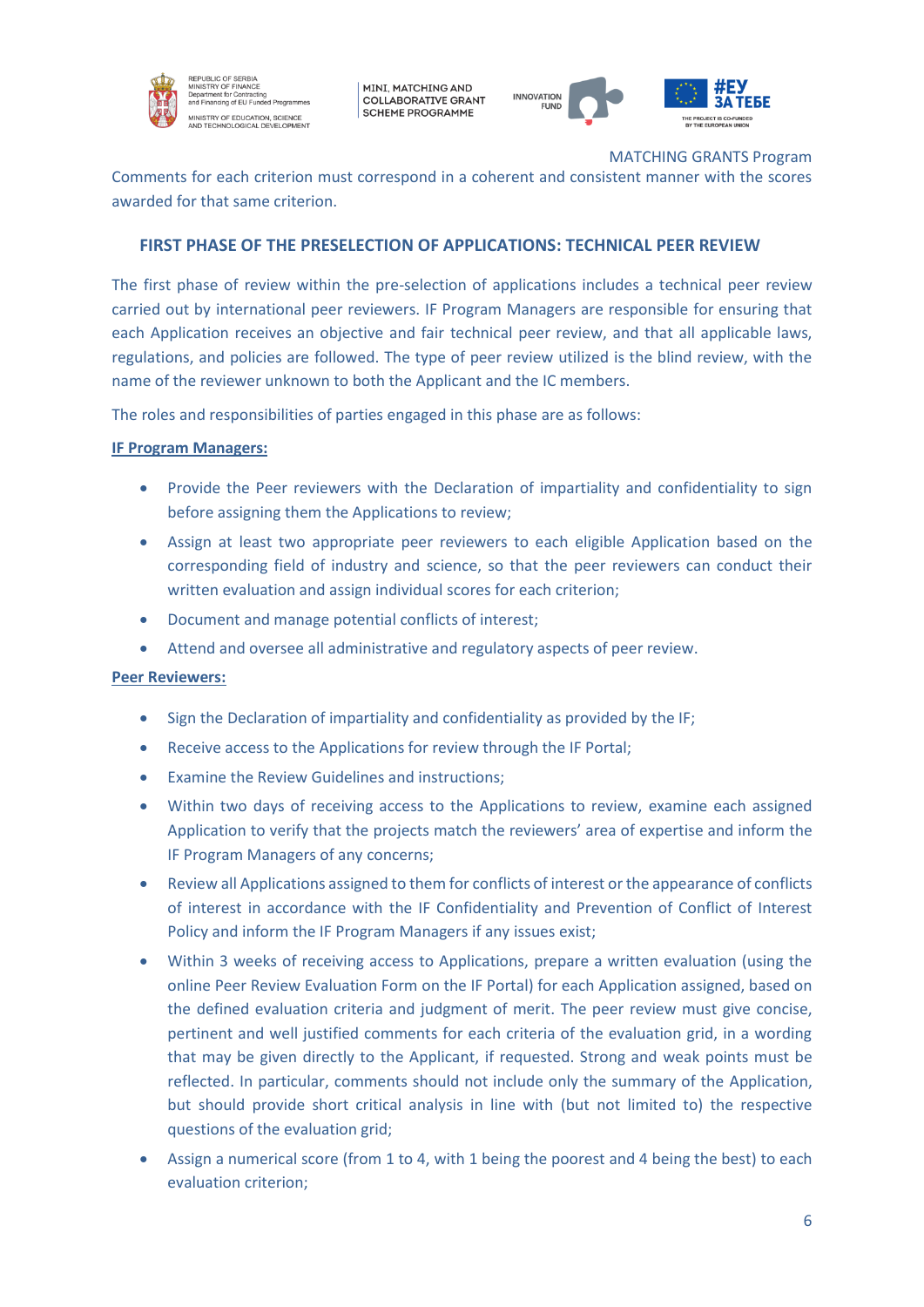

MINI, MATCHING AND **COLLABORATIVE GRANT SCHEME PROGRAMME** 



MATCHING GRANTS Program

• Complete and submit the Peer Review Evaluation Form for each Application assigned to the IF online application portal.

### **Scoring**

Peer Reviewers will consider each of the evaluation criteria and give a separate score for each criterion. The scoring system utilizes a 4-point rating scale  $(4 = \text{excellent}; 3 = \text{good}; 2 = \text{acceptable}; 1 = \text{right})$ poor). The total score for an Application is the sum of the scores given to each criterion, producing a maximum of 28 points. All projects will be scored based on the average score of at least two peerreviews and ranked accordingly for the IC. Scores between 1 and 4 (not 0) must be given. Half points are not accepted.

Based on the previously mentioned need for consistency between peer reviewer comments and scoring, the peer reviewer must avoid scenarios where they present a high score combined with critical or negative comments or a low score accompanied by positive comments. Should the IF establish that the Peer Reviewer has not provided sufficiently elaborate comments to justify the claims and conclusions made for any of the evaluation criteria, the IF reserves the right to ask of the Peer Reviewer to expand upon their comments and supplement their opinion with additional explanations.

**Peer Reviewer comments and scoring represents the output of this phase and constitutes only a segment of the evaluation within the preselection phase.**

# **SECOND PHASE OF PRESELECTION OF APPLICATIONS: INDEPENDENT INVESTMENT COMMITTEE REVIEW**

The second phase of review is carried out by the independent Investment Committee (IC) and administered by the IF Program Managers. IF Program Managers are responsible for ensuring that each Application receives an objective review, and that all applicable laws, regulations, and policies are followed. The IF Program Managers will assign the Applications to the Investment Committee at the same time as they assign the Applications to the Peer Reviewers.

#### **IF Program Managers:**

- Provide the IC members with the Declaration of impartiality and confidentiality to sign before assigning them the Applications to review;
- Attend and oversee administrative and regulatory aspects of the IC meetings;
- Document and manage potential conflicts of interest situations;
- Ensure that all the documentation including Peer Review comments and scoring is available to the IC on the IF online application portal or via email;
- Assign projects to each IC member;
- Take meeting minutes during the IC meetings;
- Prepare Pre-selection evaluation report, based on the IC Decision on pre-selection.

#### **Investment Committee Members:**

• Sign the Declaration of impartiality and confidentiality as provided by the IF;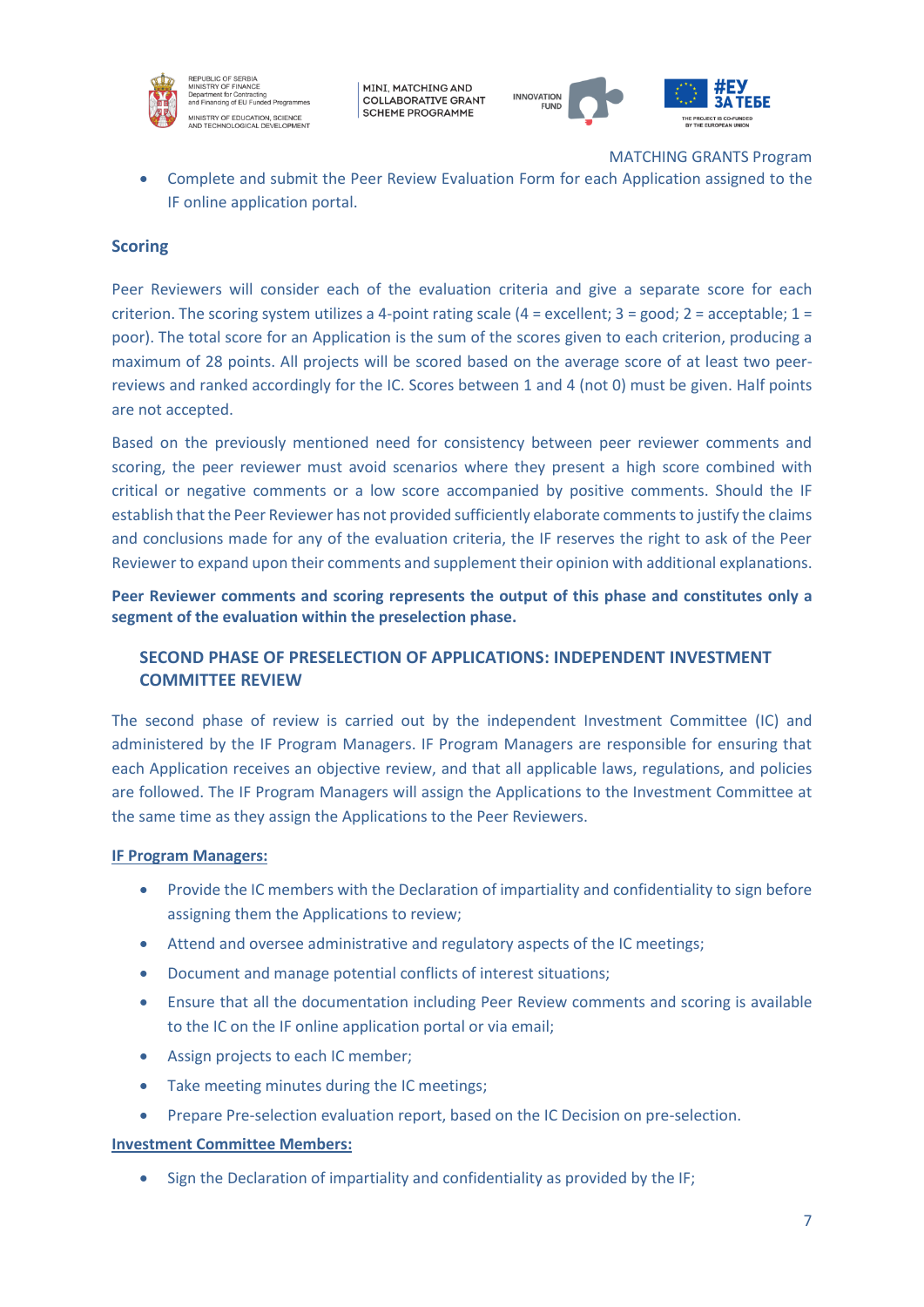

REPUBLIC OF SERBIA<br>MINISTRY OF FINANCE Department for FinanceL<br>Department for Contracting<br>and Financing of EU Funded Programme MINISTRY OF EDUCATION, SCIENCE<br>AND TECHNOLOGICAL DEVELOPMENT

MINI, MATCHING AND **COLLABORATIVE GRANT SCHEME PROGRAMME** 



MATCHING GRANTS Program

- Receive access to the Applications for review through the IF Portal;
- Examine the Review Guidelines and instructions;
- Review all Applications for conflicts of interest or the appearance of conflicts of interest in accordance with the IF Confidentiality and Prevention of Conflict of Interest Policy and inform the IF Program Managers if any issues exist;
- Within 4 weeks of receiving the Applications, prepare for discussions at the Investment Committee preselection meeting;
- IC members will summarize the Applications assigned to them and discuss each Application's merits during the preselection meeting, taking into account the Peer Reviewer comments;
- Assign a numerical score in the scoring table supplied by the IF (from 1 to 4, with 1 being the poorest and 4 being the best) for each of the Applications and each evaluation criterion, including written evaluation for each Application assigned (please see details below).

After the IC assigns numerical scores for all Applications in the scoring table supplied by the IF (which already includes individual and average numerical scores from Peer Reviewers for each Application) during the preselection meeting, the scoring table will display the final scoring for all Applications based on the following scoring formula:

- Average Peer Reviewer (APR) score is weighted with 30%
- IC score is weighted with 70%
- Final score = APR  $\times$  0.3 + IC  $\times$  0.7

The threshold for an Application to be preselected is 21 points (75% of the maximum score, which is 28).

Following the finalization of the scoring table, the IC will confirm the Applications which will advance to the next phase of the review process, which is the Financing decision phase.

At the conclusion of the preselection phase, the IC will:

- Prepare a written evaluation (using the online Investment Committee Pre-Selection Form on the IF Portal) for each Application assigned, based on the defined evaluation criteria and judgment of merit. The IC must give concise, pertinent and well justified comments for each criteria of the evaluation grid, in a wording that will be given directly to the Applicant. Strong and weak points must be reflected. In particular, comments should not include only the summary of the Application, but should provide a critical analysis in line with (but not limited to) the respective questions of the evaluation grid;
- Complete and submit the Investment Committee Pre-Selection Form for each Application on the IF portal and assign the appropriate status (preselected or not preselected) for each of the assigned Applications on the IF online application portal.

Feedback to the Applicants whose Applications were not preselected will include IC comments for each of the evaluation criteria.

The Applicants whose Applications are preselected will be notified about the IC decision via email. For each Applicant, the IC will prepare specific questions which will be used to steer the discussion during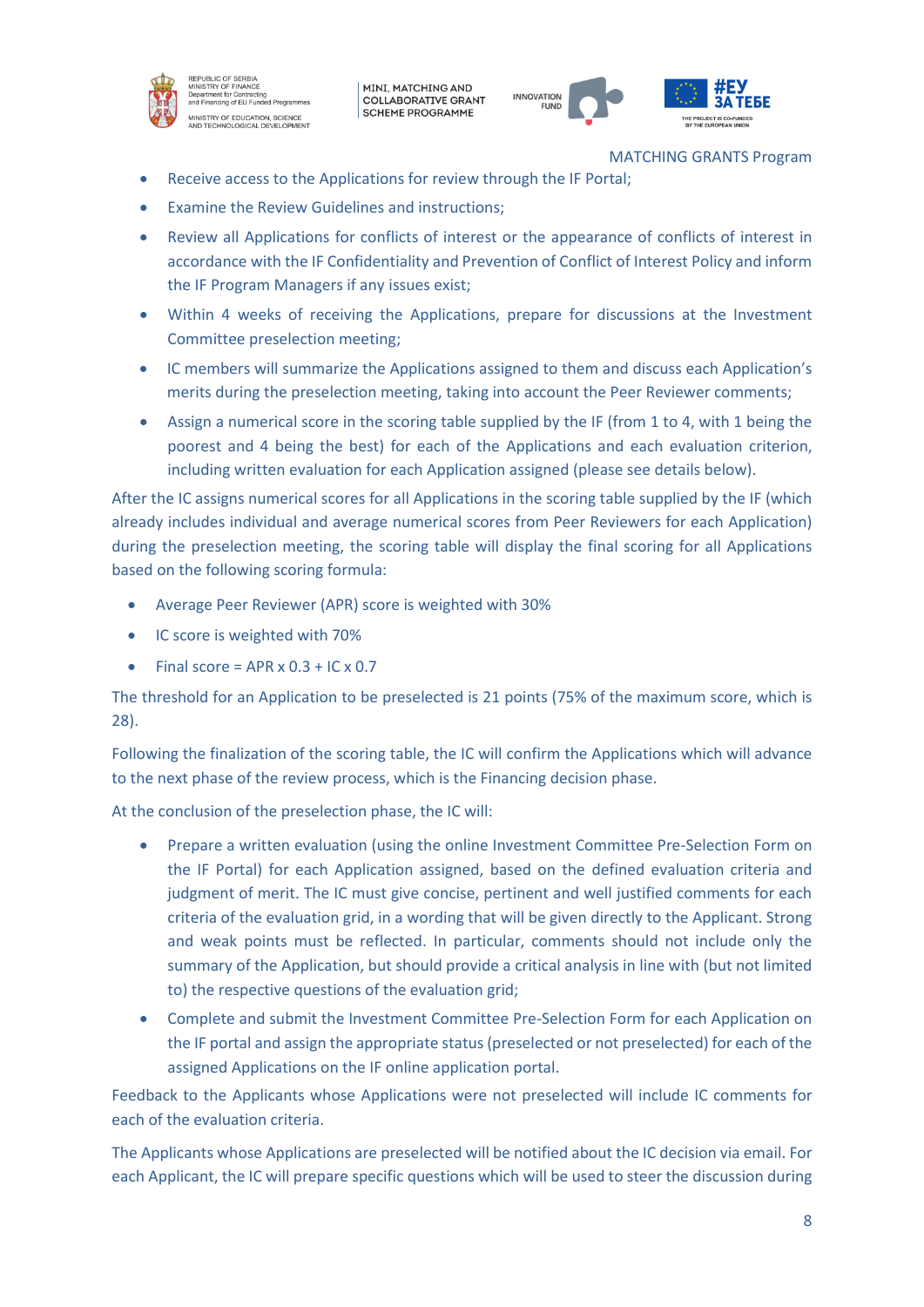

REPUBLIC OF SERBIA<br>MINISTRY OF FINANCE MINISTRY OF FINANCE<br>Department for Contracting<br>and Financing of EU Funded Programr .<br>MINISTRY OF EDUCATION, SCIENCE<br>NND TECHNOLOGICAL DEVELOPMENT

MINI, MATCHING AND **COLLABORATIVE GRANT SCHEME PROGRAMME** 



MATCHING GRANTS Program

the presentations on the final pitch event. These questions will first be sent to the IF following the preselection decision and the IF will distribute them to each preselected Applicant, after which these Applicants are obligated to incorporate the answers to these questions into a PowerPoint presentation template provided by the IF and send it back to the IF at least seven (7) days before the date set by the IF for the final pitch event.

**The output of this phase is the "Decision on pre-selection", signed by the members of the IC or the IC member authorized by the IC, and the Pre-selection evaluation report whose integral part is the "Decision on pre-selection".**

If an Applicant wishes to file a fact-based objection to the outcome of the preselection decision (citing evident omissions or mistakes made by the Investment Committee or the IF staff), they may submit a formal letter of objection to the IF, written in English and not exceeding 500 words within 8 calendar days from the day of receiving the original preselection decision notification. The IF will provide an official response to the objection within 14 calendar days from receiving the objection.

### **3. ENVIRONMENTAL REVIEW**

Once the IC makes the preselection decision, all Applications which were pre-selected will undergo a screening by External environmental and social management provider (ESMP) to verify compliance with the IF Environmental and Social Management Framework (ESMF).

- The environmental review consists of assessment of the Environmental Screening Questionnaires (ESQ) for all pre-selected Application. The pre-selected Applicants will be informed about the results of the ESQ assessment only if the Environmental Management Plan (EMP) is required. When an Application (project) requires the preparation of the EMP (Category B), it is the responsibility of the Applicant (who has at that time been informed by the IF that the financing for the Applicant's project was approved) to prepare the EMP and submit it to the ESMP for approval as one of the prerequisites for signing the Financing Agreement. The guidance on the content of the EMP is provided in the Environmental and Social Management Framework (ESMF) available on-line www.inovacionifond.rs. Environmental and Social Management Framework specifies environmental and social procedures for implemented projects to adhere to, which are consistent with Serbian national legislation. In cases where an Application requires an EMP and the Applicant does not prepare it, that Application would become ineligible for financing. Additionally, all preselected Applications which are categorized as type A projects according to the ESMF are considered automatically ineligible for financing under this program.**IF Program Managers:**
	- Provide the ESMP with the Declaration of impartiality and confidentiality to sign before assigning them the Applications to review for environmental assessment;
	- Document and manage potential conflicts of interest situations;
	- Assign the preselected Applications to the ESMP and provide access to Application documents required for assessment;
	- Assign the appropriate Environmental status on the IF Portal following the completion of the assessment conducted by ESMP.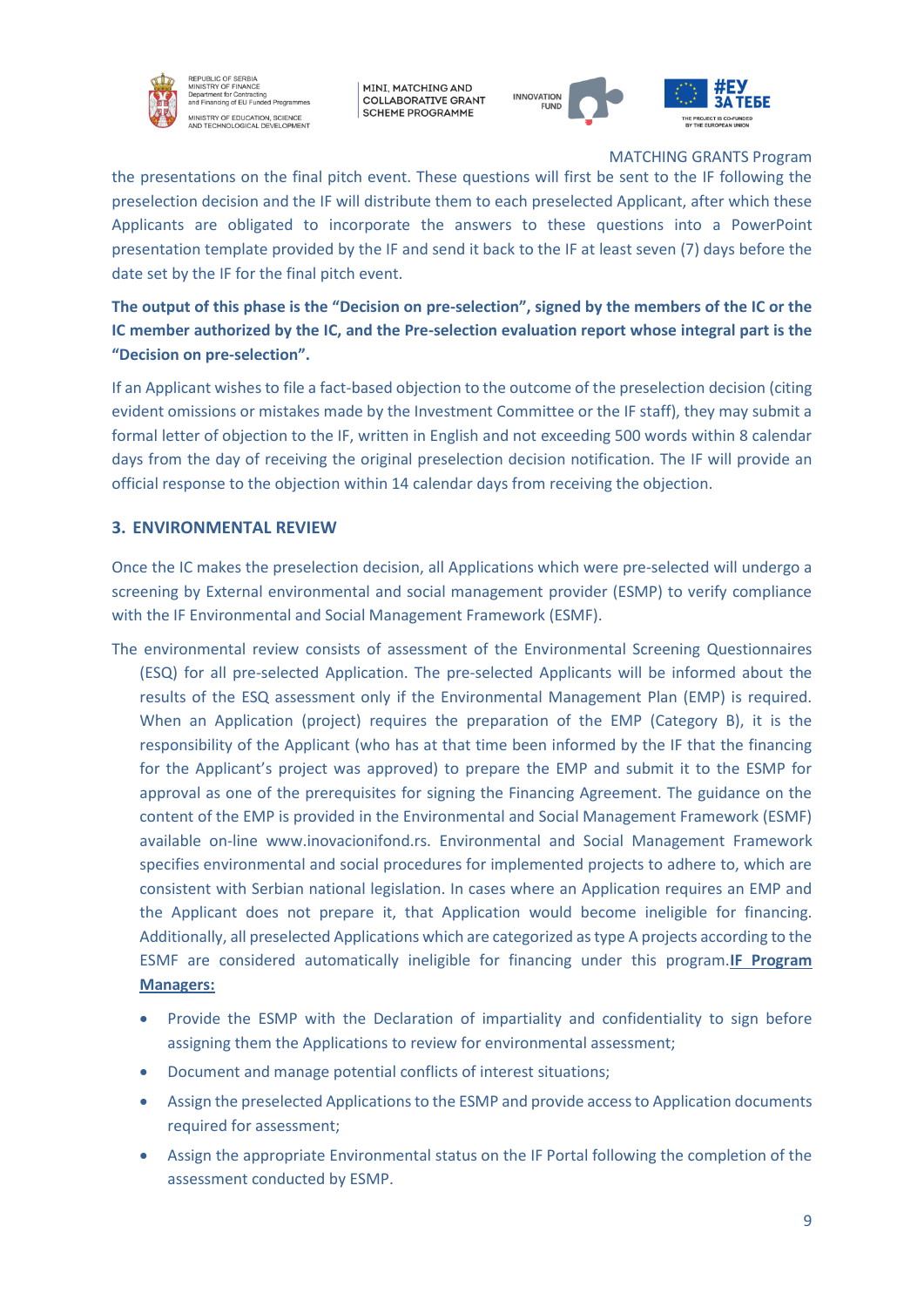

REPUBLIC OF SERBIA<br>MINISTRY OF FINANCE Department for Finance<br>Department for Contracting<br>and Financing of EU Funded Programr .<br>MINISTRY OF EDUCATION, SCIENCE<br>NND TECHNOLOGICAL DEVELOPMENT

MINI, MATCHING AND **COLLABORATIVE GRANT SCHEME PROGRAMME** 



MATCHING GRANTS Program

#### **External environmental and social management provider (ESMP):**

- Sign the Declaration of impartiality and confidentiality as provided by the IF;
- Review all assigned preselected Applications for conflicts of interest or the appearance of conflicts of interest in accordance with the IF Confidentiality and Prevention of Conflict of Interest Policy and inform the IF Program Managers if any issues exist;
- Assess all assigned preselected Applications, categorize and verify compliance of corresponding ESQs with the Environmental and Social Management Framework (ESMF);
- Sign ESQs of all assigned preselected Applications, thus confirming their ESMF categorization and compliance;
- For all assigned preselected Applications which require EMPs, provide guidance to the Applicants to formulate the appropriate EMPs and verify that the final EMP is compliant with the Environmental and Social Management Framework (ESMF).

# **The output of this phase is a table containing the Environmental status for preselected projects, signed by the ESMP.**

# **4. FINANCING DECISION**

All Applicants which have been previously pre-selected by the IF's Investment Committee and satisfied the Environmental screening will present their Applications in front of the independent Investment Committee in person. Based on the results of the live presentation, the Investment Committee will make its final decision. The IC will use the same evaluation criteria stipulated in Section 2 of this document, as well as the same scoring system also found in Section 2.

The IC members will consider each of the evaluation criteria and give a separate score for each. The scoring system utilizes a 4-point rating scale (4 = excellent; 3 = good; 2 = acceptable; 1 = poor). The total score for an Application is the sum of the scores given to each criterion, producing a maximum of 28 points. The IC scoring and comments are to be based on the IC's overall evaluation of the Applications, which includes their holistic assessment of each Application's qualities and an impartial and fact-based judgment of merit.

#### **IF Program Managers:**

- Provide all pitch participants with a non-disclosure agreement to sign before the beginning of the final pitch event;
- Attend and oversee administrative and regulatory aspects of the final pitch event;
- Document and manage potential conflicts of interest situations;
- Prepare the final scoring table for the IC to populate with numerical scores for each Application and each evaluation criterion;
- Take meeting minutes during the final pitch event;
- Prepare the Final evaluation report, based on the IC Financing decision.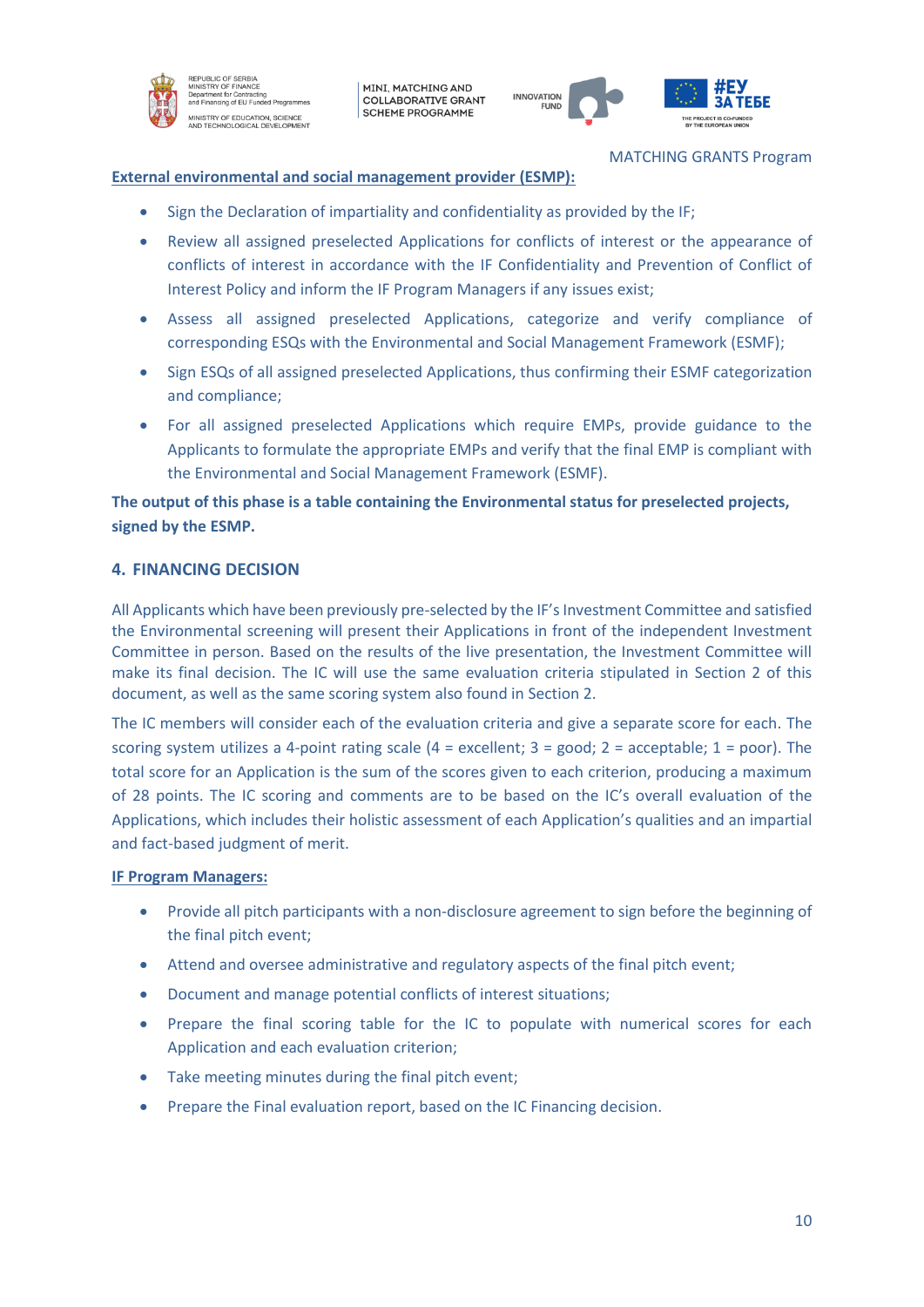

EPUBLIC OF SERBIA<br>NISTRY OF FINANCE nt for Co **Superintent for Sontracting**<br>and Financing of EU Funded Program .<br>MINISTRY OF EDUCATION, SCIENCE<br>NND TECHNOLOGICAL DEVELOPMENT

MINI, MATCHING AND **COLLABORATIVE GRANT SCHEME PROGRAMME** 



MATCHING GRANTS Program

#### **Investment Committee Members:**

- Give an introductory speech to all groups of Applicants who will present during the final pitch event, explaining the concept of the event and its goals;
- Thoroughly prepare for discussions for each preselected Application which will be presented at the final pitch event;
- The IC will provide each Applicant with a 20-minute time window to present their Applications to the IC and answer specific questions that the IC may have for each project;
- Following the presentations of preselected Applications, assign a numerical score in the scoring table supplied by the IF (from 1 to 4, with 1 being the poorest and 4 being the best) for each of the Applications and each evaluation criterion;
- Perform the necessary budget clearing for every pre-selected project to optimize the use of available financing in this public call.

After the IC assigns numerical scores for all Applications in the final scoring table supplied by the IF during the final pitch event, the final scoring table will display the final scores for all Applications and sort them from highest to lowest.

Following the finalization of this scoring table and based on the amount of available funds, the IC will confirm the Applications which will be selected for financing, and will also:

- Prepare a written evaluation (using the online Investment Committee Financing Decision Form on the IF Portal) for each Application assigned, based on the defined evaluation criteria and judgment of merit. The IC must give concise, pertinent and well justified comments for each criteria of the evaluation grid, in a wording that will be given directly to the Applicant. Strong and weak points must be reflected. In particular, comments should not include only the summary of the Application, but should provide a critical analysis in line with (but not limited to) the respective questions of the evaluation grid;
- Submit the Investment Committee Financing Decision Form for each Application on the IF portal and assign the appropriate status (Approved or Not approved) for each Application.

Feedback to all Applicants which have presented their Applications on the final pitch event will include the IC written comments from the Financing Decision Form. Following the Investment Committee's decision to award financing, the Applicant will be notified about the positive decision on financing and subsequently offered to sign the Financing Agreement. In case any significant changes arise within the structure of a Project that was approved for financing before the signing of the Financing Agreement, the independent Investment Committee reserves the right to alter and adjust its decision in accordance with these changes.

The IF will also notify all pre-selected Applicants whose projects were not awarded about the outcome of the final phase of the evaluation process and they will receive the Investment Committee's comments for their project, for each evaluation criterion.

While making the final decision on financing, the IC will take into consideration the total amount of available funds for the public call. If the number of quality Applications that the IC would approve for funding exceeds the total available budget allocated for a particular public call, three (3) projects with